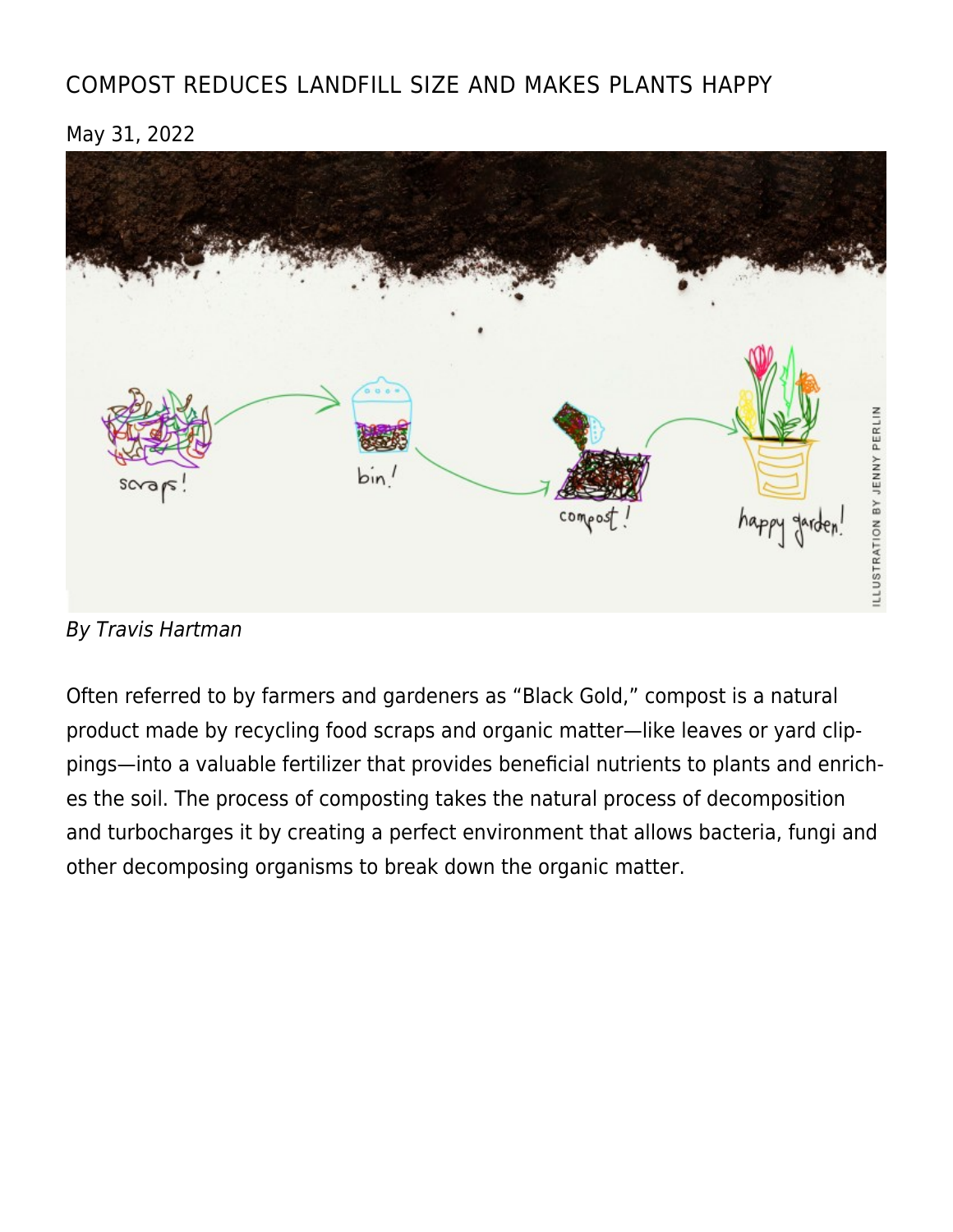

Herbs and other plants available for purchase at the Coop.

#### GOT ROOM IN YOUR YARD? OR YOUR FREEZER?

Creating compost on your own is no complex task. You simply need an outdoor space to let the material sit and decompose in peace—as well as a certain amount of patience, as it is a months-long process. Keep it moist and stir; a managed pile decomposes to a finished product more quickly, taking about six to eight weeks.

There is an indoor method called vermiculture, which uses a container that holds your food waste and is home to a group of friendly worms. These worms will digest your leftovers to make compost.

#### COMPOST EXPERT

The most direct benefit of making your own compost is the rich fertilizer that will nourish plants and help them reach their full potential. Currently, the Coop is featuring young blueberry, blackberry, and raspberry starters along with all manner of herbs, flowers and seeds to sow in any pot or patch of ground you may have available. Sara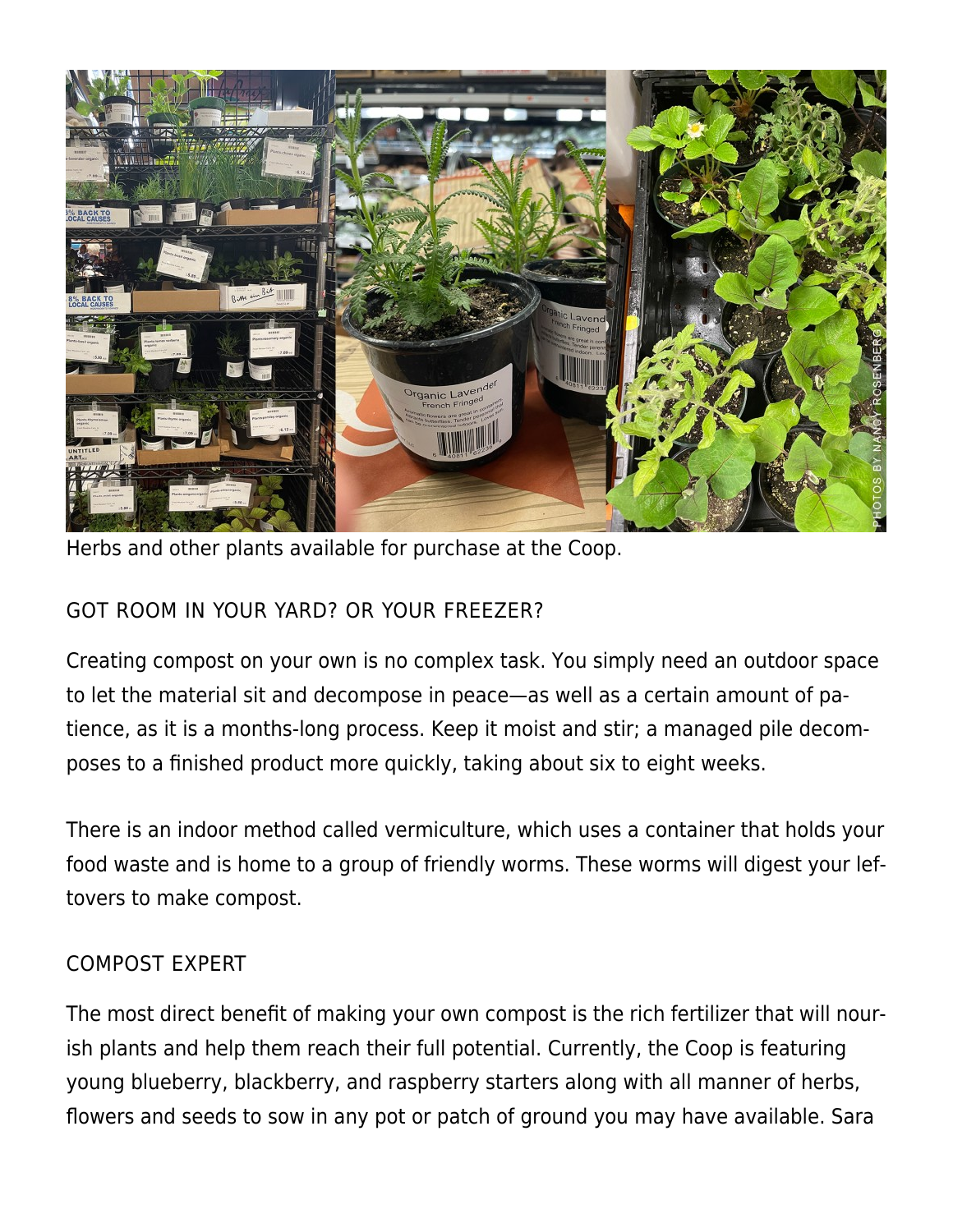Matthews, a member since 1992, has been a dedicated compost maker for decades. "We bought the biggest garden we could find with a house attached," she said with a smile.

"THE COOP CAN AVERAGE UP TO 250 POUNDS OF COMPOST MATERIAL PER DAY."

# —*COOP RECEIVING COORDINATOR JOSEPH GORDON*

Matthews has seen the soil in her garden become quite manageable, noting that after so many years of adding compost, "the shovel just goes in like butter." She also believes the flowers, herbs and shrubs she has in her garden love the added fertilizer. "With all those beneficial microorganisms, it's just a big symphony going on in the soil!"

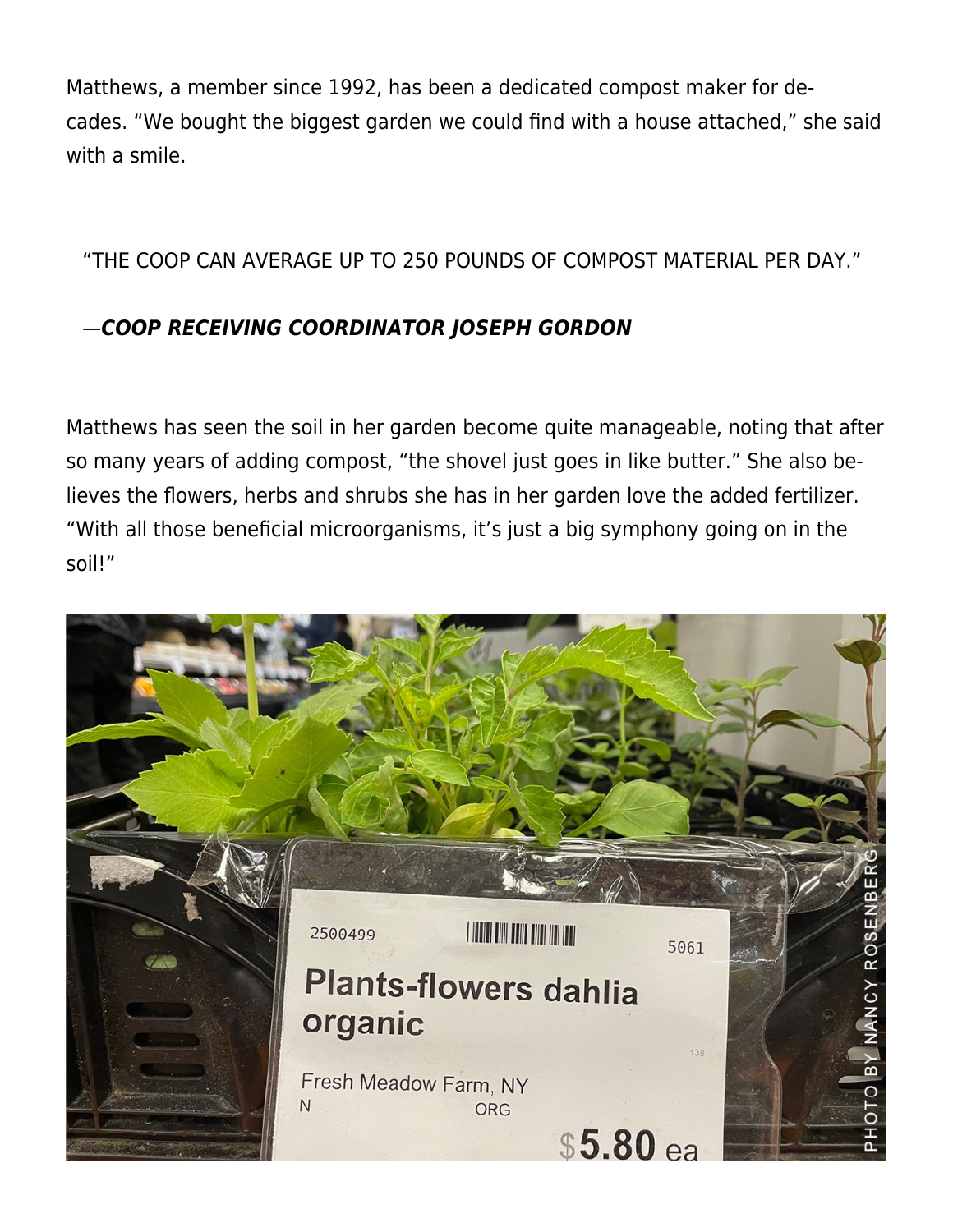Growing kits available at the Coop.

Beyond helping plants, another benefit of compost is keeping waste out of the landfill. Matthews estimates that she has cut her garbage in half since starting to compost.

## FIGHTING GREENHOUSE GASSES

Food waste in a landfill will break down—but organic material on the surface will decompose via different organisms in an oxygen-rich versus an oxygen-poor environment. Material in landfills is often buried deeply enough that oxygen resources are limited, and the types of organisms that go to work will create methane and carbon dioxide as byproducts, which are potent greenhouse gasses. Most landfills have ways to capture some of this gas, but not all of it—landfills are the third-largest source of human-generated methane emissions in the U.S.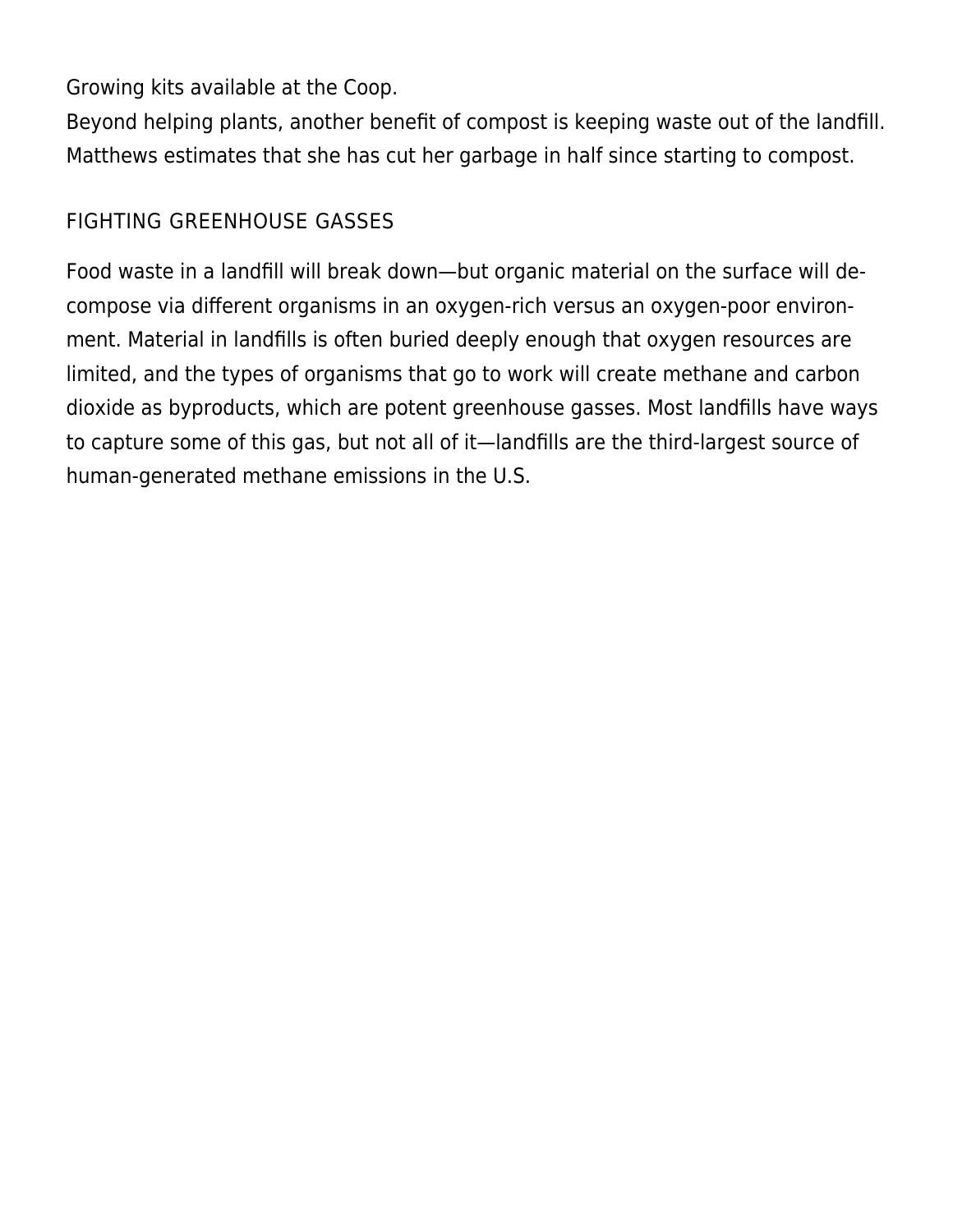

Composting at GrowNYC.

In the city, not everyone is fortunate enough to have a backyard in which to compost, or even enough space to house a box of friendly worms inside. City residents can still reduce what they're sending to the landfill, by taking food waste to designated dropoff sites around Brooklyn every week. The Old Stone House has a compost program allowing the public to bring food scraps to their bins. Another option is the curbside composting program run in certain areas by the Department of Sanitation.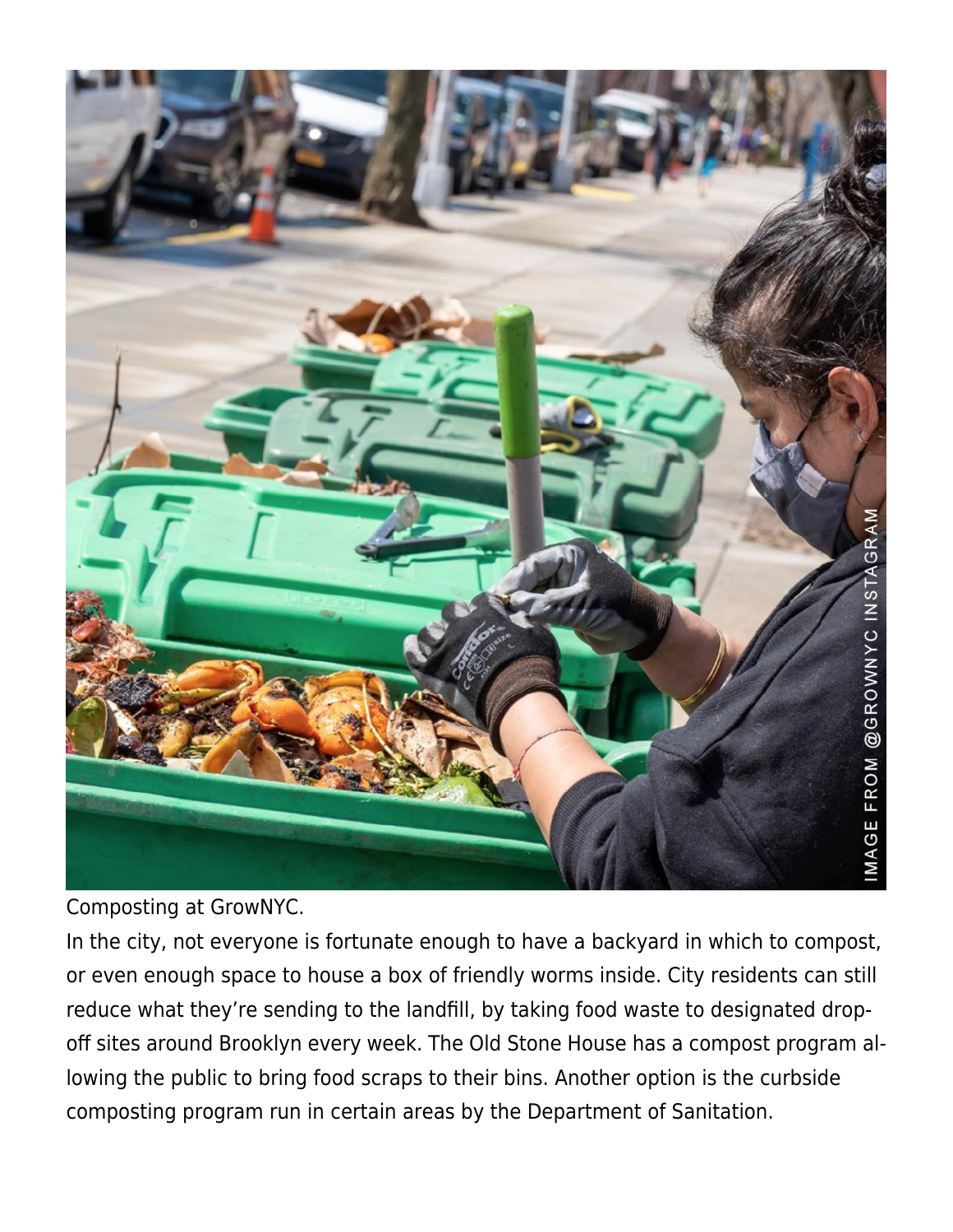People may store food waste for composting in the fridge or freezer to avoid odors, or buy a small compost pail to keep on a countertop. These pails often have charcoal filters, which reduce odors.

COOP COMPOSTING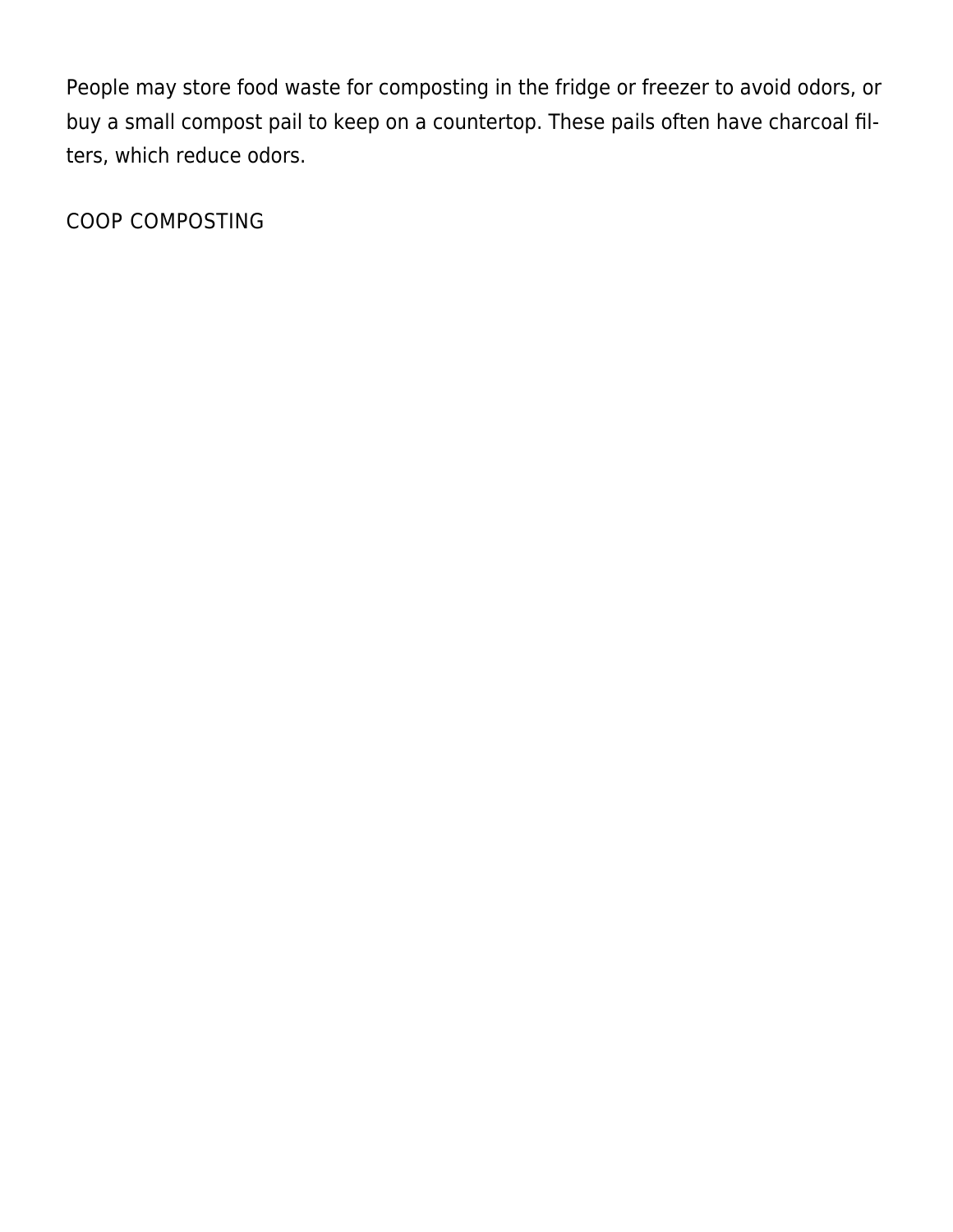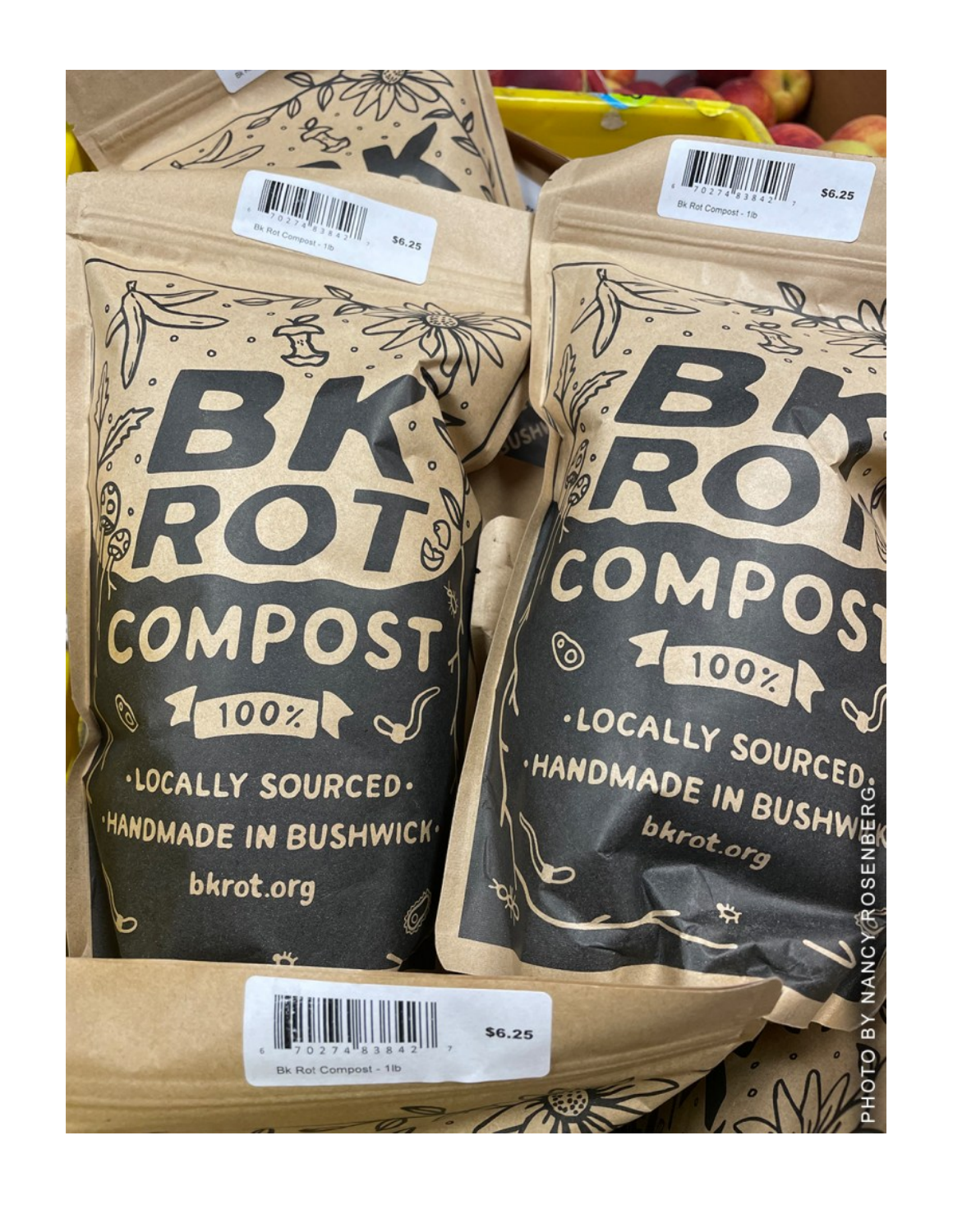Bags of compost packaged by BK ROT, available for purchase at the Coop. And if you don't want to compost yourself, but still want to help your plants, there is compost available for purchase at the Coop. The only brand the Coop carries is from a local company named BK ROT. This company uses food scraps leftover from the Coop and other sources to create its compost—creating a full circle of conservation.

The Coop has a system for sorting food and scraps that are not viable for selling on the floor, and sets aside food that can be donated to CHIPS or one of several community fridges in Brooklyn. Other types of organic material—think corn husks left in the bottom of the bin, or a melon that has gone past its prime—get composted.

COMPOSTING TAKES THE NATURAL PROCESS OF DECOMPOSITION AND TUR-BOCHARGES IT, CREATING A PERFECT ENVIRONMENT ALLOWING BACTERIA, FUNGI AND OTHER DECOMPOSING ORGANISMS TO BREAK DOWN ORGANIC MATTER.

Coop Receiving Coordinator Joseph Gordon estimates that the Coop can average around 250 pounds of compost material per day. "Before, it was all going into the garbage," Gordon said, "That's no small thing." The composting system has been in place since the 80's; Coop compost is distributed to various local community gardens, as well as BK ROT.

#### BUY IT INSTEAD OF MAKING IT

[BK ROT](https://www.youtube.com/watch?v=zT3f6nQWEAU) has been sold at the Coop for several years now. The company entered a service contract with the Coop to provide organic material in the summer of 2021. BK ROT describes itself as a "community-centered, closed-loop, fossil-fuel-free approach to hauling and composting food waste in NYC."

The company is staffed by young people of color, and makes pickups via bicycle, to avoid the use of fossil fuels and increase its environmental friendliness.